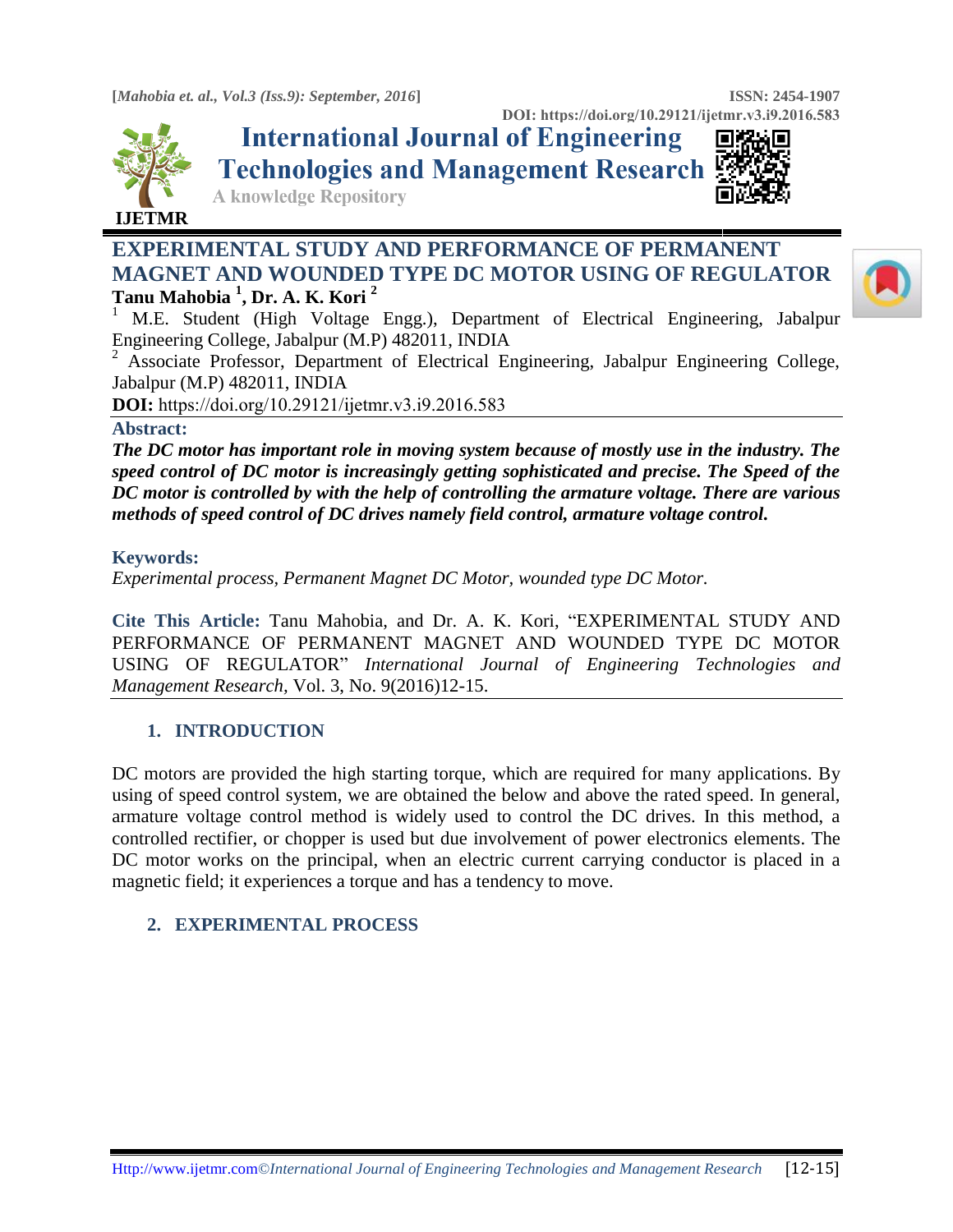

*Figure 1:* Experimental setup



*Figure 2:* Voltage regulator

# **3. RESULT AND DISCUSSION**

## *3.1.WOUNDED TYPE D.C. MOTOR*

12V D.C., 9V D.C., 6V. D.C. obtained by regulator Current  $= 3$  Amp.

| Sr. No. | Apply the Voltages in D.C. | R.P.M. measured by Tachometer |
|---------|----------------------------|-------------------------------|
|         |                            | 1440                          |
|         |                            | 1000                          |
|         |                            | 700                           |

*Table 1:* Voltage and R.P.M. using of Wounded type D.C. Motor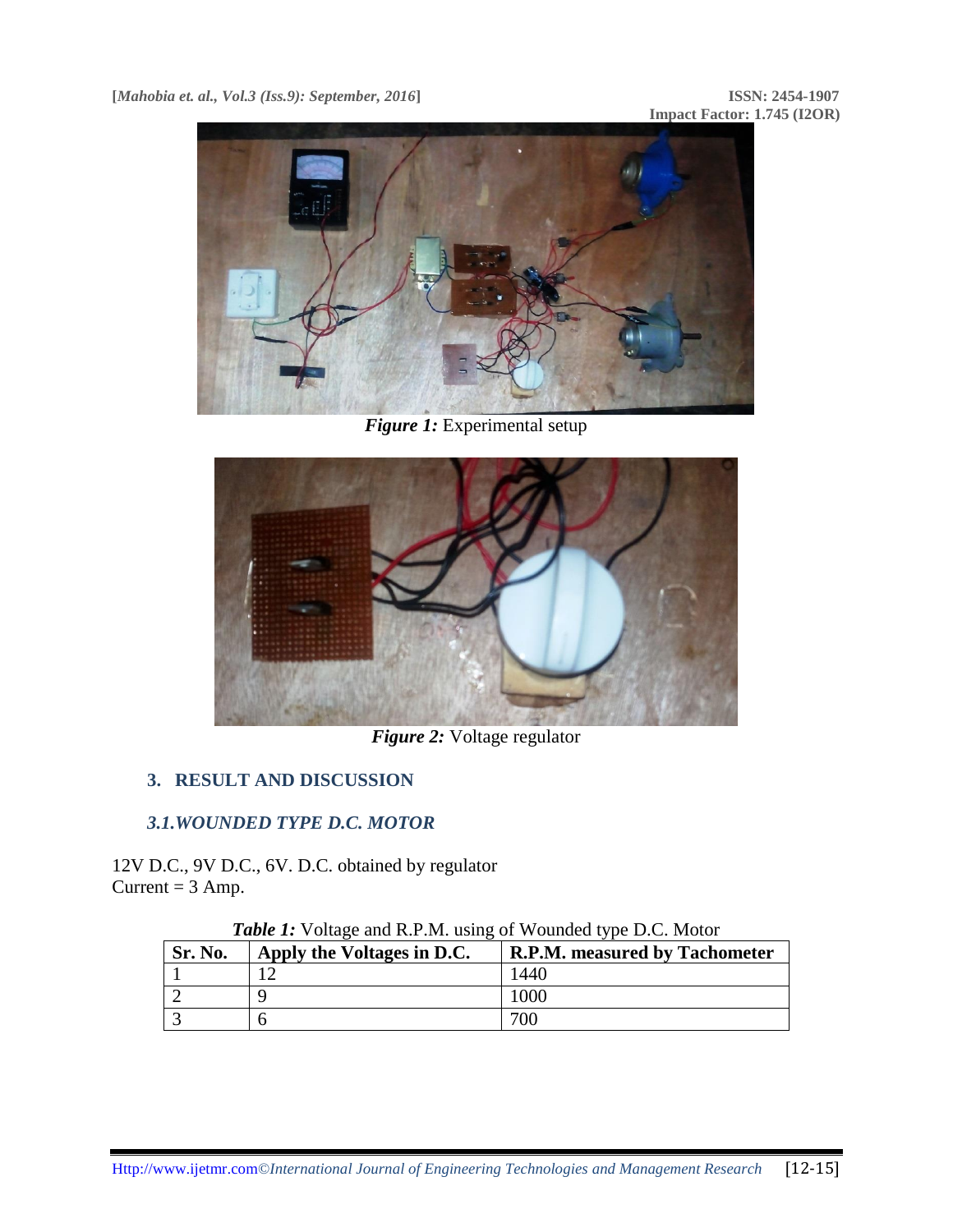

*Figure 3:* Voltage and R.P.M. using of Wounded type D.C. Motor

We are finding out the maximum R.P. M. by using of the 12V.D.C.  $P= V I$ P= 12 X 3 **P =36 W**

# *3.2.PERMANENT MAGNET TYPE D.C. MOTOR*

12V D.C., 9V D.C., 6V. D.C. obtained by regulator Current  $= 3$  Amp.

| <b>Sr. No.</b> | Apply the Voltages in D.C. | <b>R.P.M. measured by Tachometer</b> |
|----------------|----------------------------|--------------------------------------|
|                |                            | 2400                                 |
|                |                            | 1800                                 |
|                |                            | 1200                                 |

*Table 2:* Voltage and R.P.M. using of Permanent magnet type D.C. Motor



*Figure 4:* Voltage and R.P.M. using of Permanent magnet type D.C. Motor